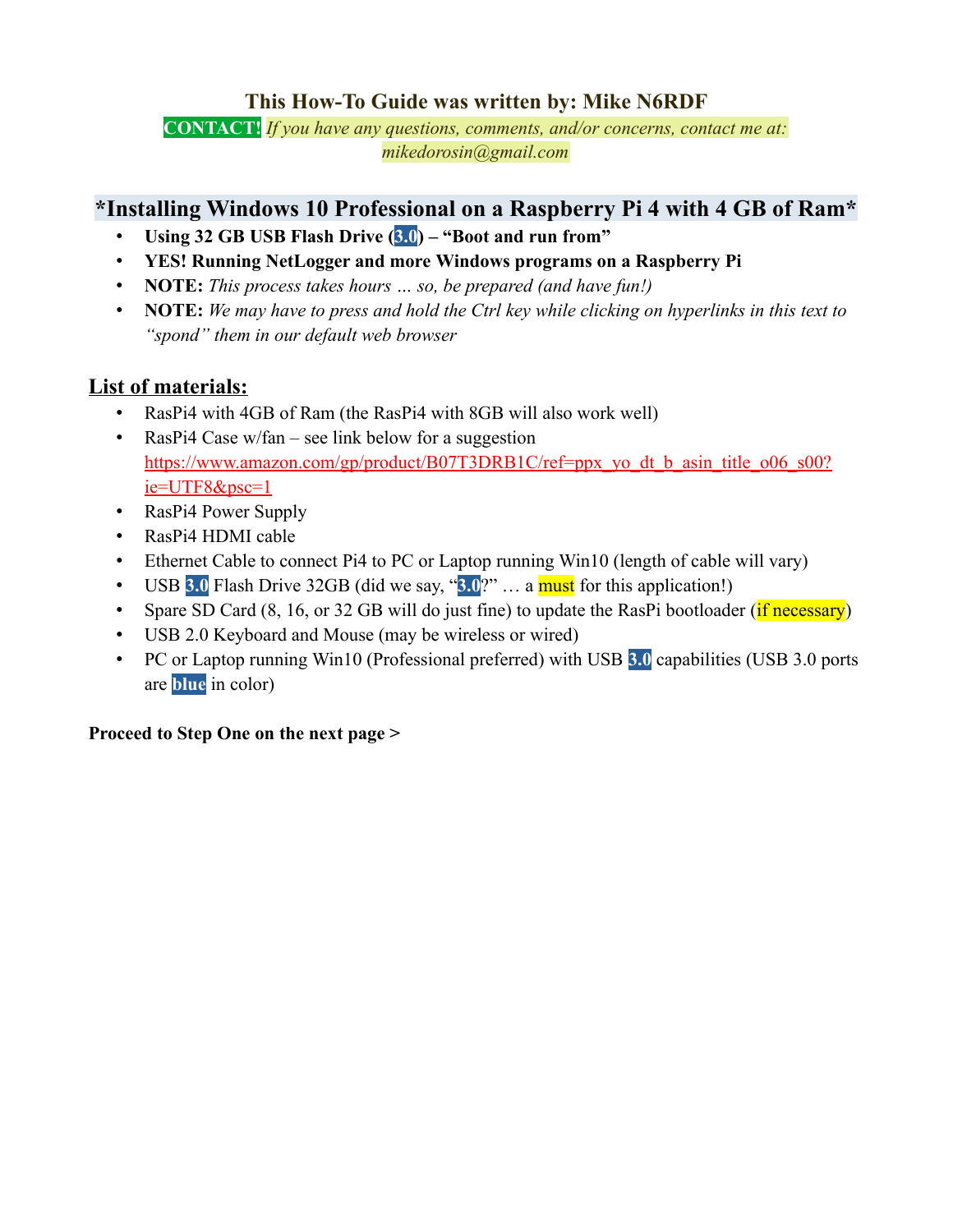# **Step One:**

Playing it safe, we want to make sure the RasPi4 will boot from a 32 GB (3.0) USB Flash Drive.

• NOTE: If our RasPi4x4 is already booting from a USB **3.0** Flash Drive, go to Step Two. We will need to download and install the Raspberry Pi Imager for Windows on our Win10 PC or Laptop (if you don't already have it). <https://www.raspberrypi.org/software/>

Using the RasPi Imager program, format a spare SD Card to FAT32 (8, 16, or 32 GB will do just fine). Launch the RasPi Imager and follow these instructions:

- 1. **Operating System** > **Erase** Format card as FAT32
- 2. **SD Card** > CHOOSE SD CARD [select our SD Card]
- 3. **WRITE** [this option initiates the formatting process]

Now that the SD Card has been formatted properly, we will proceed to writing the RasPi4 EEPROM boot recovery image to the SD Card.

**NOTE:** The RasPi Imager program may have auto-ejected the SD Card. We may have to unplug and then re-plug-in the SD Card before we can flash the EEPROM boot recovery image to our SD Card. After the SD Card has become visible to the system again, proceed to the following steps.

- 1. **Operating System** > Misc utility images (EEPROM recovery, etc.) > Raspberry Pi 4 EEPROM boot recovery
- 2. **SD Card** > CHOOSE SD CARD [select our SD Card]
- 3. **WRITE** [this option initiates the imaging process]

**NOTE:** After the EEPROM boot recovery image has been flashed to our SD Card, **eject** the SD Card properly (the RasPi Imager may have already done this for us automatically) and be prepared to install it into our RasPi4.

Okay, let's make sure our RasPi4 is turned off and insert the newly imaged SD Card into the RasPi4 and power-up the Pi.

We should see the Pi's RED power LED light up, followed by the GREEN LED flashing constantly. Also, if we have a monitor attached to our Pi, the monitor should display a "green" screen. This, is a good sign that the EEPROM has been updated successfully.

Now we can power-off the pi (just cut the power to the Pi).

### **Proceed to Step Two on the next page >**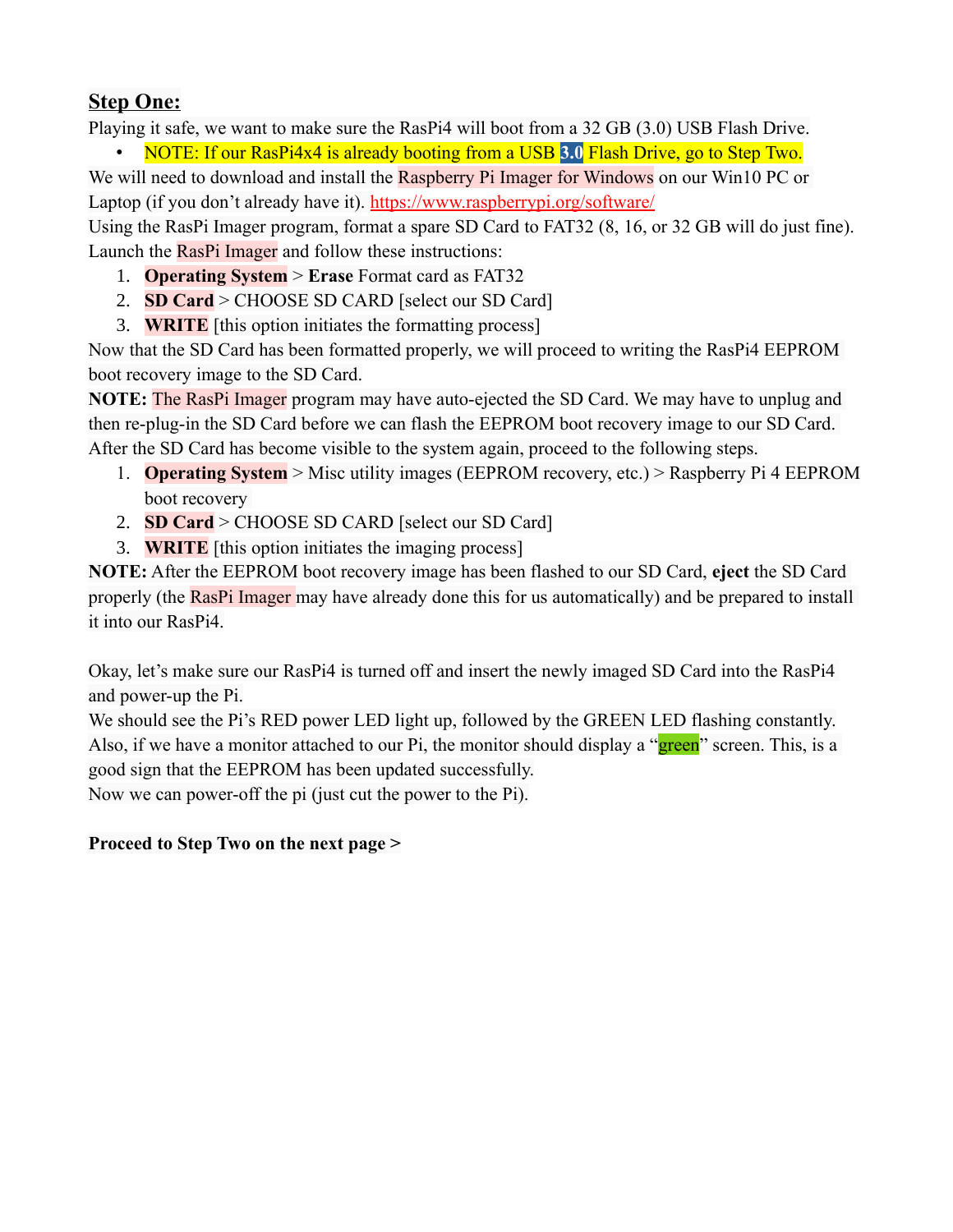### **Step Two:**

- 1. Using our Win10 PC or Laptop, create a folder on the Desktop and Label it: **Win10RPi**
- 2. Download the **"WoR on Raspberry Imager"** and save it into the **Win10RPi** folder. <https://www.worproject.ml/downloads>
- 3. Unzip the contents of our **WoR\_Release\_2.0.1.zip** within the folder by right-clicking on the .zip file and selecting the command "extract here."
- 4. Next, download the **ProjectNeon2.0.wim** image and save it into the same **Win10RPi** folder
- 5. **NOTE:** This is a **large** file so, please be patient while it downloads. Eventually, after the file has downloaded completely, a window will appear titled **"Save As"** asking us where we would like to save the **ProjectNeon2.0.wim** image. We'll be saving it in our **Win10RPi** folder.
- 6. When we "Ctrl-click" on the link below in Step 8, a default browser will "spond" a new browser window. Right-click on the blue " **Save** " icon and be prepared to wait while the file downloads. We will not be able to save this file to our computer until the file has downloaded completely and the **"Save As"** window has appeared.
- 7. **NOTE:** As the **ProjectNeon2.0.wim** file is downloading in the background, we may be asked to create an account with Cloud Drive. Please disregard this and wait for the file to finish downloading and present us with a **"Save File" pop-up window**. There may be an "X" in the upper right-hand corner of this Ad allowing us to close the Ad window (close this window or disregard as the file downloads in the background). Look toward the top of the web page for the **"Download Progress Bar."** This will give us a visual clue as to the progress of our file transfer progress.
- 8.<https://mega.nz/file/y5AXhIiJ#T5k-V-vSr5NmkLnfwxFeWpneLTi9q96HWw7wc8ptNis>
- 9. When the **ProjectNeon2.0.wim** image has downloaded completely a **"Save As" pop-up window** will appear asking us for the location to where we'd like to save the file.
- 10. Navigate to our **Win10RPi** folder and save the **ProjectNeon2.0.wim** image there.

#### **Proceed to Step Three on the next page >**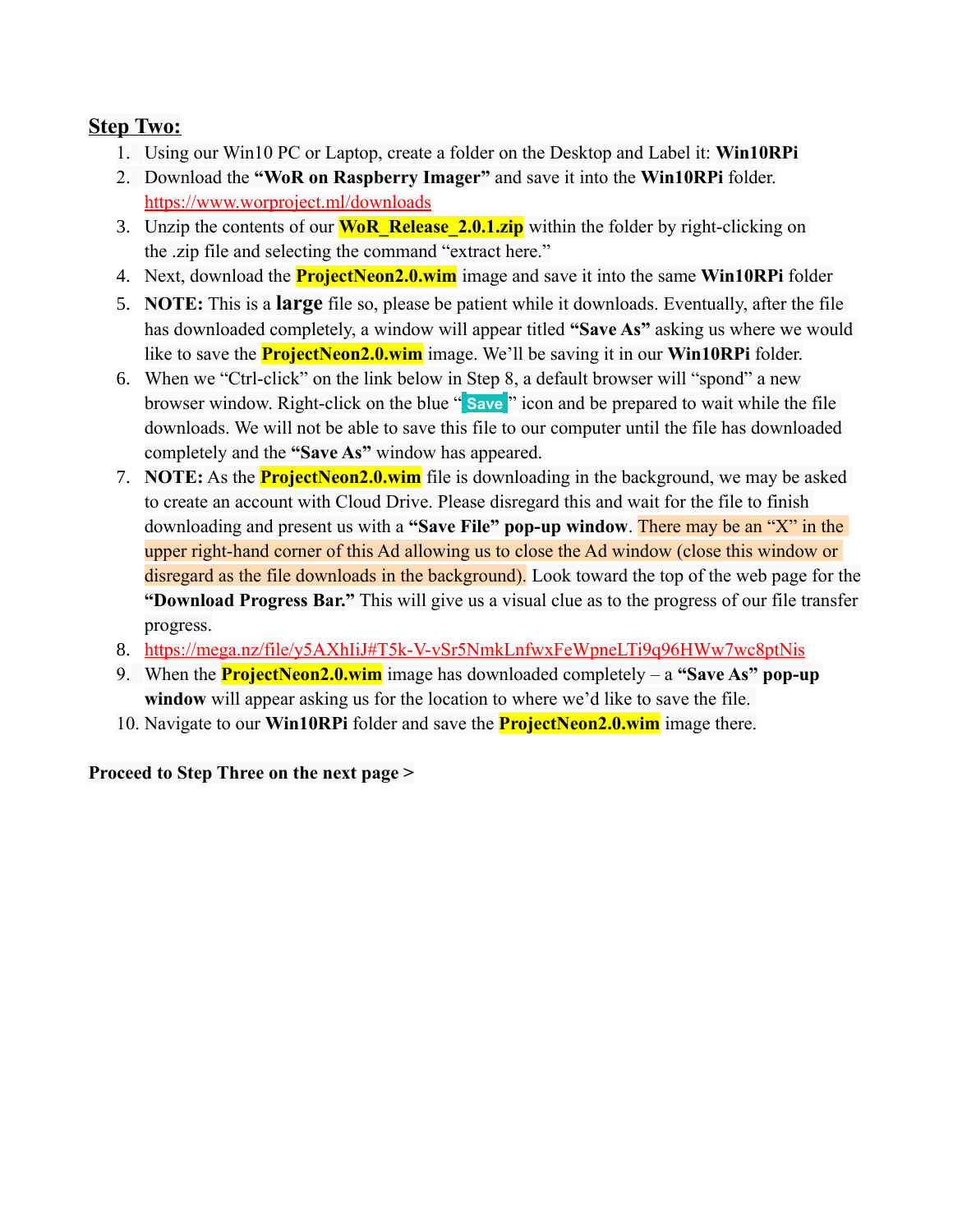### **Step Three:**

- 1. Insert our USB 32GB USB **3.0** Flash Drive into the USB **3.0** socket in our PC/Laptop.
- 2. Let's navigate to the contents of our folder on the Desktop labeled **Win10RPI**
- 3. Launch the **WoR.exe** program.
- 4. Select your **Language:** English  $>$  Next
- 5. Storage drive: Select our USB **3.0** Flash Drive 32GB
- 6. Device type: Select Raspberry Pi 4 [ARM64] [Experimental]  $>$  Next
- 7. **NOTE:** A window may pop-up with a Warning Disregard and click **OK**
- 8. Image file: Click on the three "…" and navigate to the contents of the **Win10RPI** folder and select the **ProjectNeon2.0.wim** file
- 9. Windows edition: Make sure **Windows 10 Pro build 20226.1000** is selected > Next
- 10. Select: Use the latest package available on the server > Next
- 11. Select: Use the latest firmware available on the server > Next
- 12. Select the **Advanced** option (it's on the left under the heading "Configuration")
- 13. **NOTE:** A window may pop-up with a Warning asking us if we want to continue Disregard and click **Yes**
- 14. Within the Memory limit: field, replace the amount of "**0**" with the amount of "**8192"** > Next
- 15. Now click on the **magenta** label > Install
- 16. **NOTE:** This process may take a long time (up to four hours) depending on the device performance.
- 17. After Win10 has been installed onto our USB **3.0** Flash Drive successfully, we will see the message "**The Installation has Completed**"
- 18. Click on Finish

#### **Proceed to Step Four on the next page >**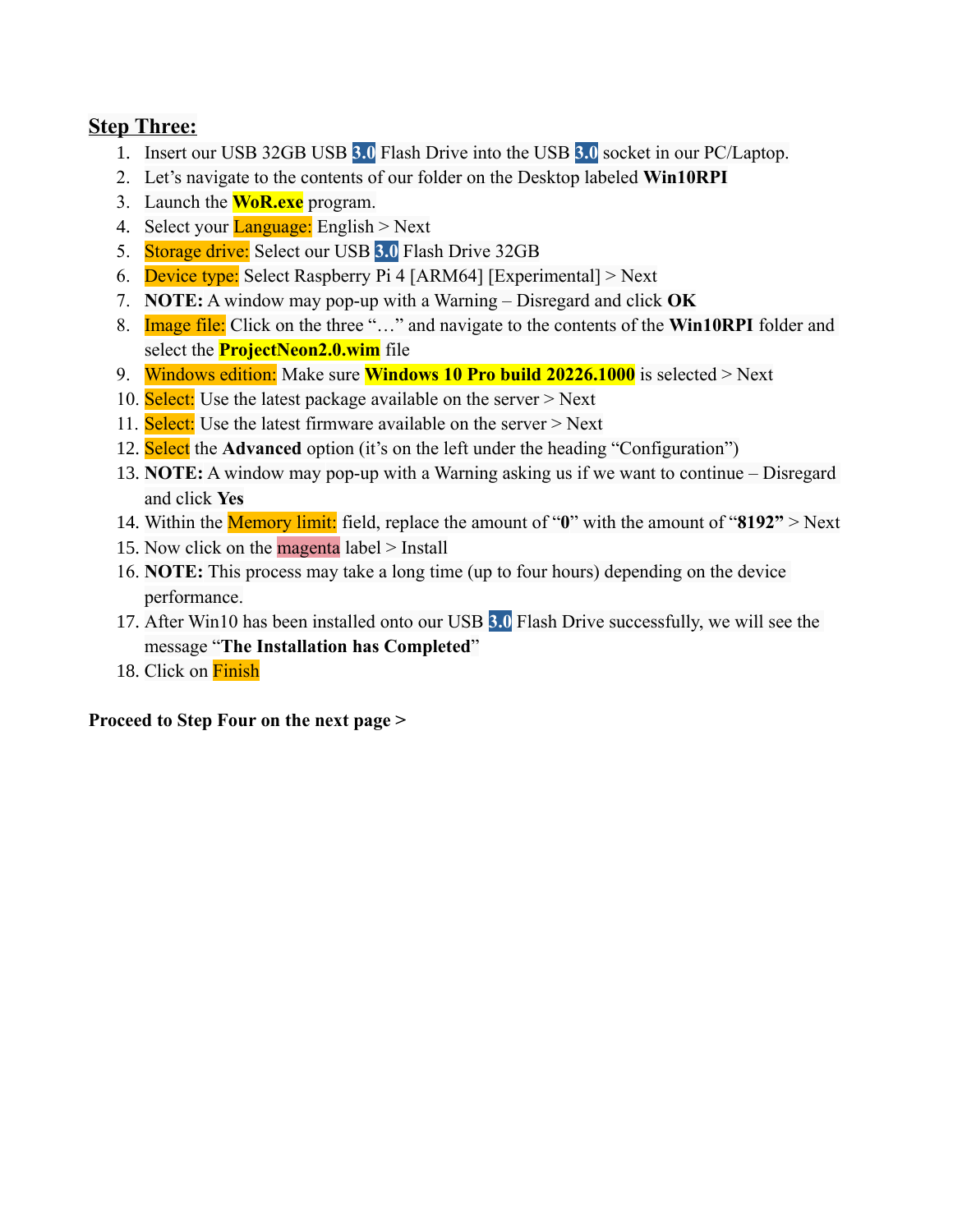### **Step Four:**

- 1. During the imaging process, a new partition labeled "Windows" was created along with a new drive letter – in addition to the existing lettered partition newly labeled " $\overline{BOOT}$ ."
- 2. Eject the USB **3.0** Flash Drive from our PC/Laptop properly by right-clicking on the partition labeled "**BOOT**" and selecting "eject" from the pop-up menu.
- 3. The partition labeled "Windows" should dissapear.
- 4. Remove the USB **3.0** Flash Drive from our PC/Laptop.
- 5. With the RasPi4 powered-down, insert the USB **3.0** Flash Drive into one of the USB **3.0** sockets in the RasPi4.
- 6. Power-up the RasPi4
- 7. This process also takes some time and the system may reboot itself several times before resting into the configuration menu(s).
- 8. This may take a couple of hours.
- 9. Follow the Win10 prompts to personalize our user experience.
- 10. If a message comes up informing us that there was an error and give us the option to "**skip**" … then select "**skip**" and proceed.
- 11. Eventually, we will arrive at the desktop.
- 12. It's time to establish internet connectivity.

#### **Proceed to Step Five on the next page >**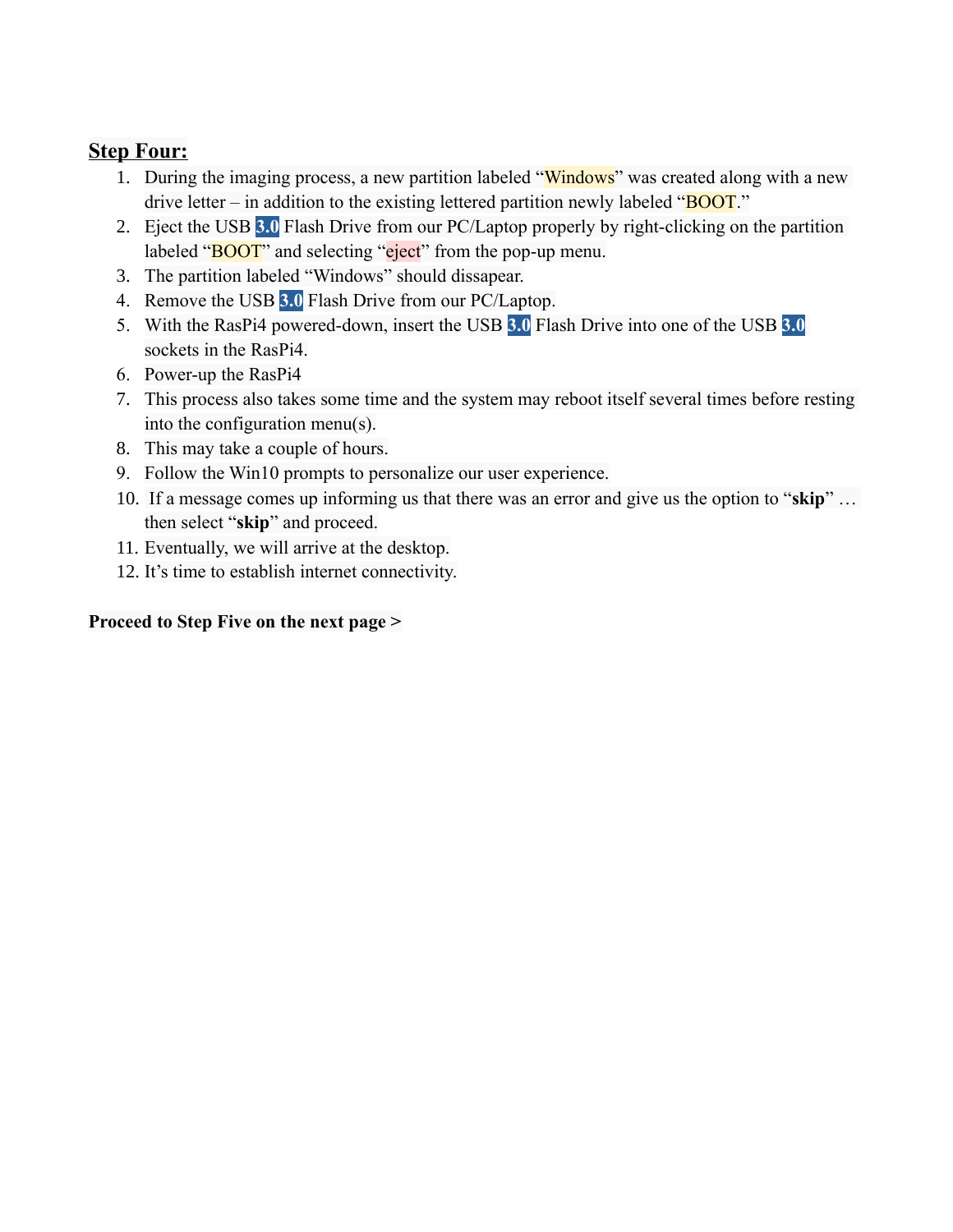# **Step Five:**

## **Internet connectivity via Ethernet**

- Power-up the Pi and log into Windows 10 Professional.
- **NOTE:** Many of us are tethered to an existing network via Ethernet and will only have to connect our RasPi4 via Ethernet cable to our router.
- After our RasPi4 is up and running Win10, right-click on the Windows Icon in the lower lefthand corner and select "Network Connections."
- Select "Change adapter options."
- Double-click on the Ethernet icon to enable internet connectivity.

**HOWEVER**, for those of us who may use our SmartPhones as WiFi hotspots and would like to tapinto (share) the existing internet connection on our PC/Laptop, the following information is for us.

## **Proceed to Step Six on the following page >**